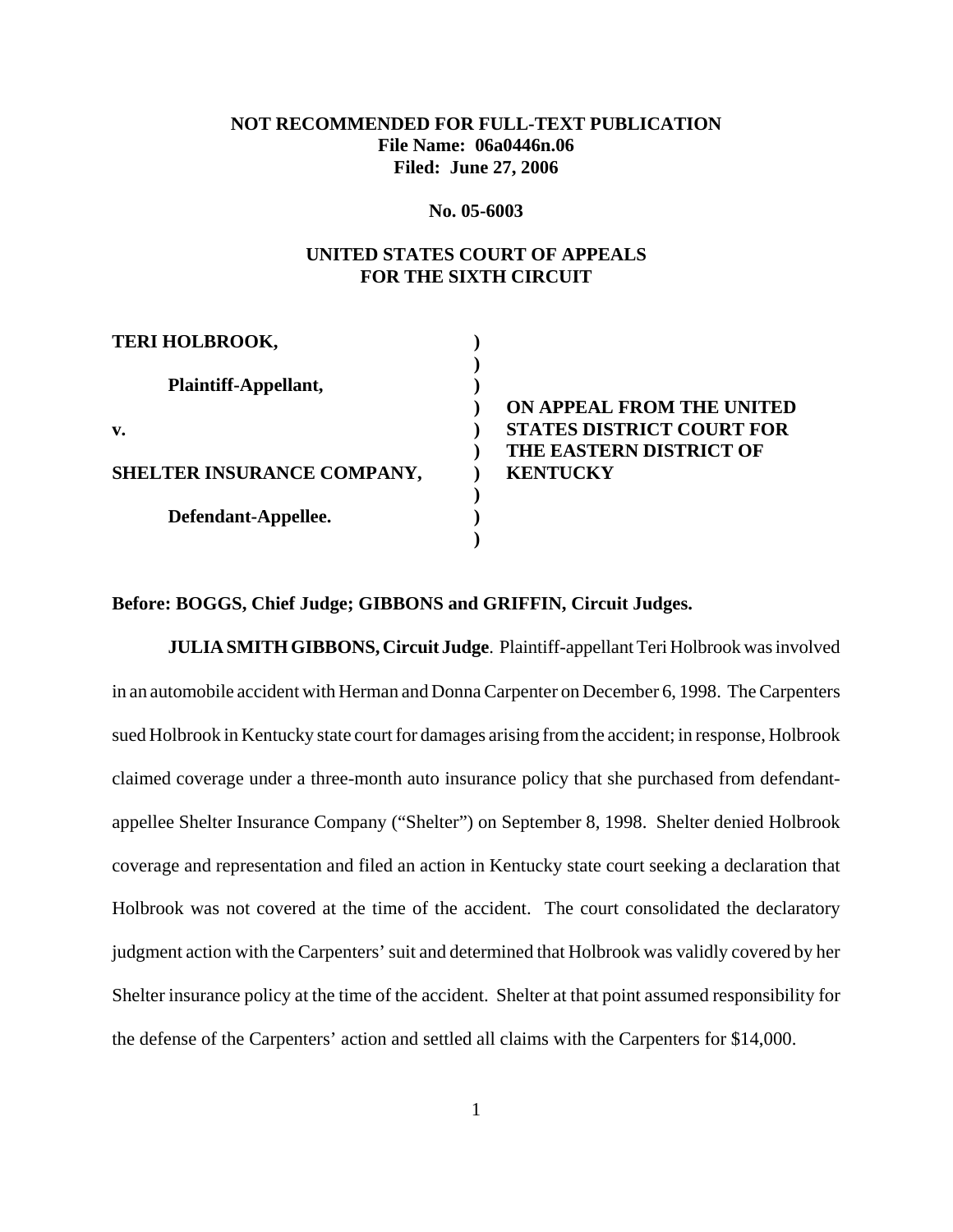Holbrook then sued Shelter in Kentucky state court, seeking damages from Shelter's temporary denial of coverage under state tort law, the Kentucky Unfair Claims Settlement Practices Act, Ky. Rev. Stat. § 304.12-230, and the Kentucky Consumer Protection Act, Ky. Rev. Stat. § 367.170. Shelter removed the case to the United States District Court for the Eastern District of Kentucky. Shelter filed a motion to dismiss the complaint, arguing that Kentucky law precludes Holbrook's claims because, as compulsory counterclaims, she was required to raise them in the prior declaratory judgment action. As she failed to do so, Shelter argued that the claims are now precluded by res judicata. The district court agreed and granted the motion. Holbrook then moved to alter or amend the judgment pursuant to Fed. R. Civ. P. 59(e). The court denied this motion and Holbrook filed a timely notice of appeal. For the following reasons, we affirm the ruling of the district court.

The panel reviews a district court order granting a motion to dismiss de novo. *Trzebuckowski v. City of Cleveland*, 319 F.3d 853, 855 (6th Cir. 2003).

The preclusive effect of the prior judgment in this case requires consideration of Kentucky res judicata law.1 *Migra v. Warren City Sch. Dist. Bd. of Educ.*, 465 U.S. 75, 81 (1984) ("It is now settled that a federal court must give to a state-court judgment the same preclusive effect as would be given that judgment under the law of the State in which the judgment was rendered."). In

<sup>&</sup>lt;sup>1</sup> Holbrook claims that the district court improperly applied federal res judicata law instead of the applicable state law, but her claim is utterly lacking in specificity. As a result, we need not consider the argument. *See Dillery v. City of Sandusky*, 398 F.3d 562, 569 (6th Cir. 2005) ("[I]ssues adverted to in a perfunctory manner, unaccompanied by some attempt at developed argumentation, are deemed waived."). We note, however, that the district court cited *Migra* and explicitly applied Kentucky law to the case where possible.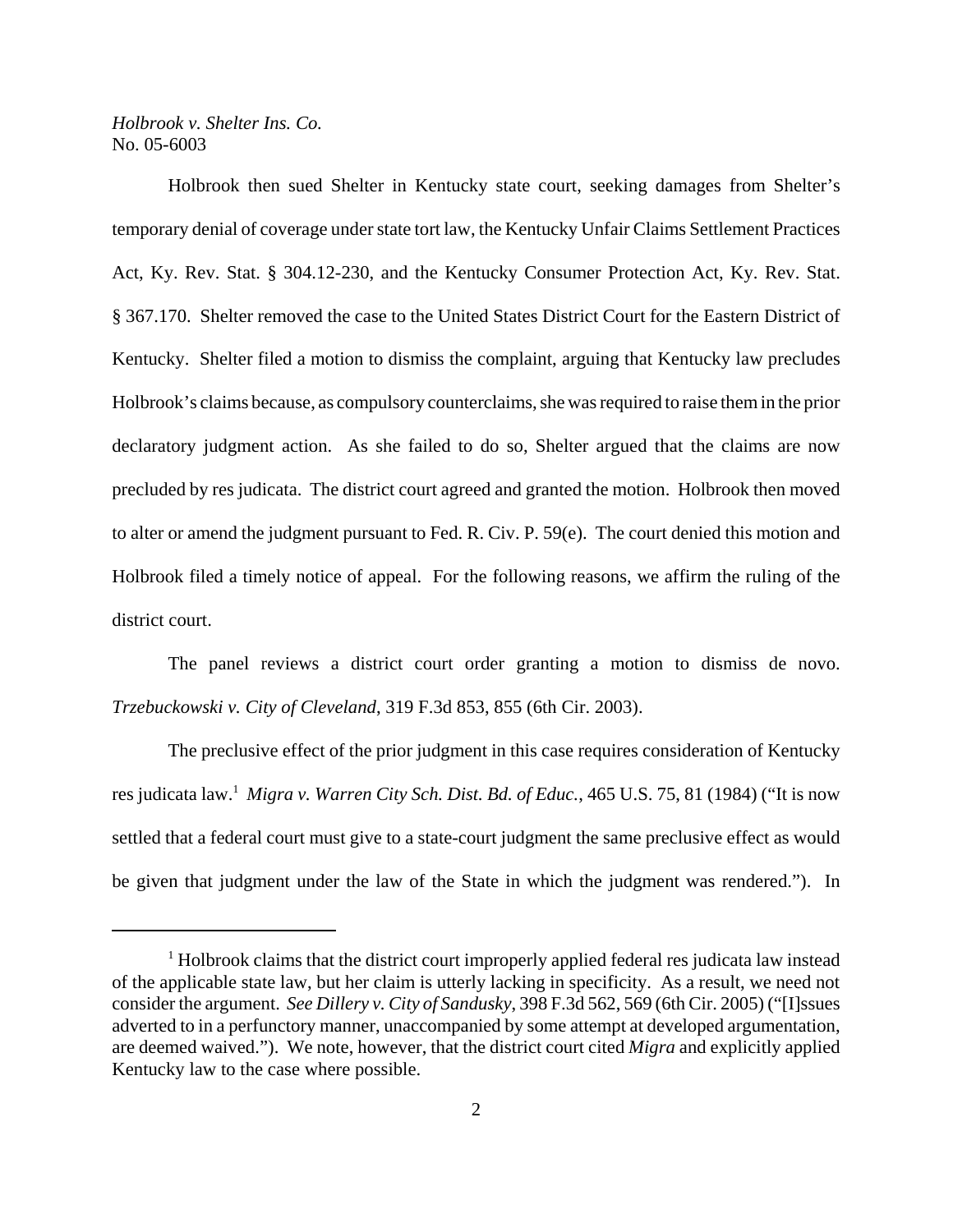Kentucky, three elements are required before res judicata acts to preclude a subsequent claim: "First, there must be identity of parties. Second, there must be identity of the two causes of action. Third, the [prior] action must be decided upon its merits." *Newman v. Newman*, 451 S.W.2d 417, 419 (Ky. 1970); *accord Yeoman v. Commonwealth of Ky. Health Policy Bd.*, 983 S.W.2d 459, 465 (Ky. 1998). The first and third prongs of this test are not disputed, but there is some question regarding the identity of the causes of action in this case. In Kentucky, this part of the test is construed broadly . "[T]he plea of res judicata applies not only to the points upon which the court was required by the parties to form an opinion and pronounce judgment, but to every point which properly belonged to the subject of litigation, and which the parties, exercising reasonable diligence, might have brought forward at the time." *Combs v. Prestonsburg Water Co.*, 84 S.W.2d 15, 18 (Ky. 1935) (internal quotation omitted); *see also DLX, Inc. v. Kentucky*, 381 F.3d 511, 520 (6th Cir. 2004) ("Kentucky state law applies res judicata to bar not just asserted claims, but all claims which should have been raised in prior litigation.").<sup>2</sup>

Compulsory counterclaims are "claims which should have been raised in prior litigation." *DLX, Inc.*, 381 F.3d at 520. Kentucky Rule of Civil Procedure 13.01 establishes, without exception for declaratory judgment actions, that some counterclaims are compulsory:

A pleading shall state as a counterclaim any claim which at the time of serving the

<sup>&</sup>lt;sup>2</sup> Holbrook argues that Kentucky law restricts preclusion to issues actually litigated. Holbrook's cited cases refer to issue preclusion rather than claim preclusion, however, and are therefore inapplicable to this case. *See City of Louisville v. Louisville Prof'l Firefighters Ass'n*, 813 S.W.2d 804, 807 (Ky. 1991) (addressing the difference between claim preclusion and issue preclusion and noting that issue preclusion bars reconsideration only of questions actually litigated in a prior action).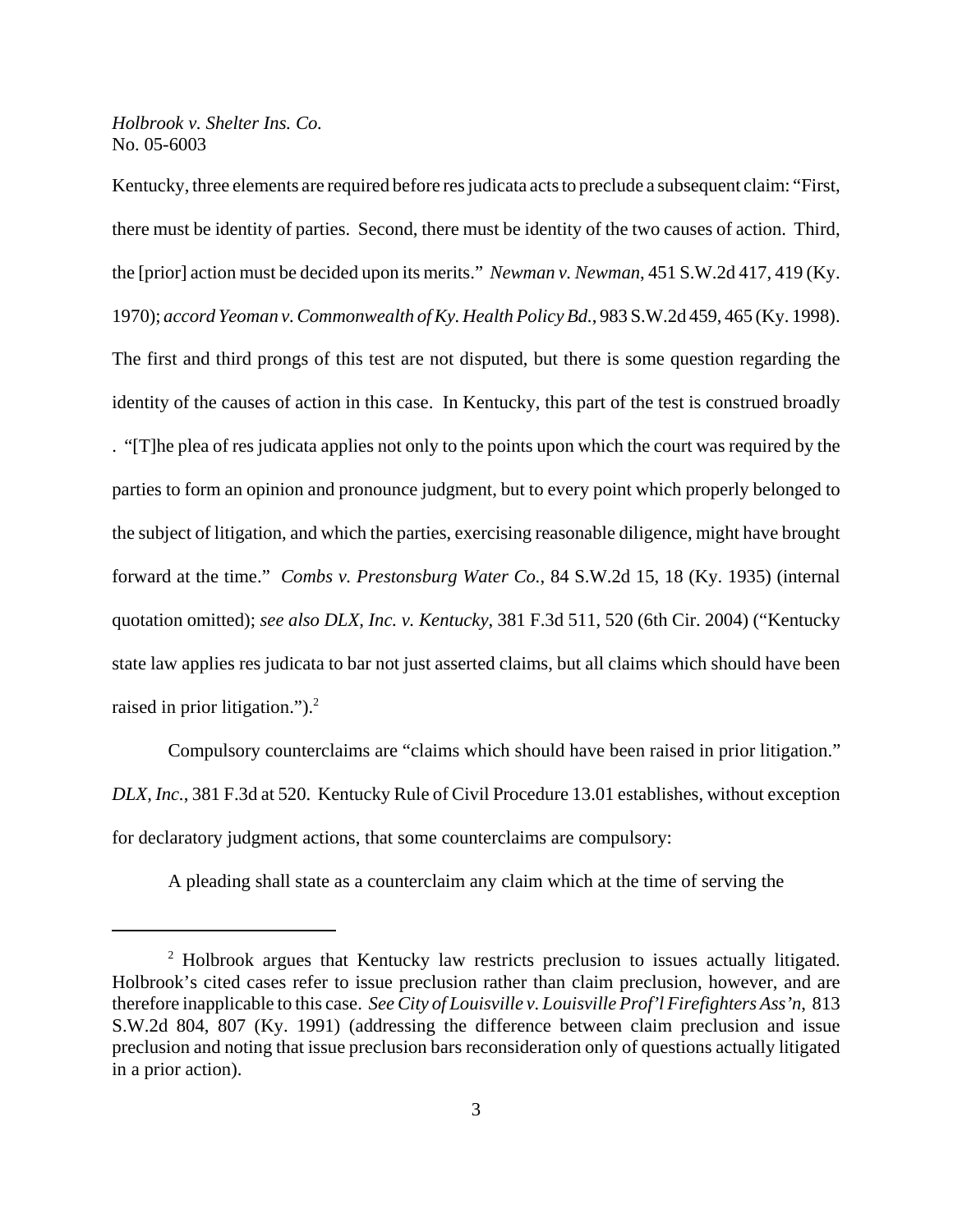pleading the pleader has against any opposing party, if it arises out of the transaction or occurrence that is the subject matter of the opposing party's claim and does not require for its adjudication the presence of third parties of whom the court cannot acquire jurisdiction.

The Kentucky courts have summarized the purpose and impact of Rule 13.01:

The foregoing rule created a new procedural method. Formerly, one could refrain from pleading a matter as a counterclaim and thereafter make it the basis of an independent suit. Although it has long been a general policy of the law that a multiplicity of suits should be avoided – our rule of optional counterclaim was an exception and a defect. [Rule] 13.01 has corrected it. . . . The counterclaim must be asserted only if it arise [*sic*] out of the transaction or occurrence that is the subject matter or foundation of the opposing party's claim. If it is not presented by pleading the matter will be *res judicata*, and it would not support an independent action.

*England v. Coffey*, 350 S.W.2d 163, 164 (Ky. 1961) (internal citations and quotations omitted); *see*

*also Cianciolo v. Lauer*, 819 S.W.2d 726, 727 (Ky. Ct. App. 1991) ("[W]hen one is duly summonsed and suffers a default, he not only loses his right to defend in that litigation, but also his right to assert in an independent action a claim deemed to have been a compulsory counterclaim under [Rule] 13.01."). Kentucky law thus precludes assertion of compulsory counterclaims for the first time in a subsequent action.

Holbrook argues that, notwithstanding the clear precedent regarding the requirements for bringing compulsory counterclaims, declaratory judgment actions are excepted from the general res judicata rule and that their preclusive effects are limited to the single issue presented for determination. *Cooke v. Gaidry*, 218 S.W.2d 960, 962 (Ky. 1949); *see also* Ky. Rev. Stat. § 418.055 ("Further relief, based on a declaratory judgment, order or decree, may be granted whenever necessary or proper."). *Cooke*, however, predates the compulsory counterclaim rule, and its holding has since been construed to refer merely to subsequent actions for specific relief based on the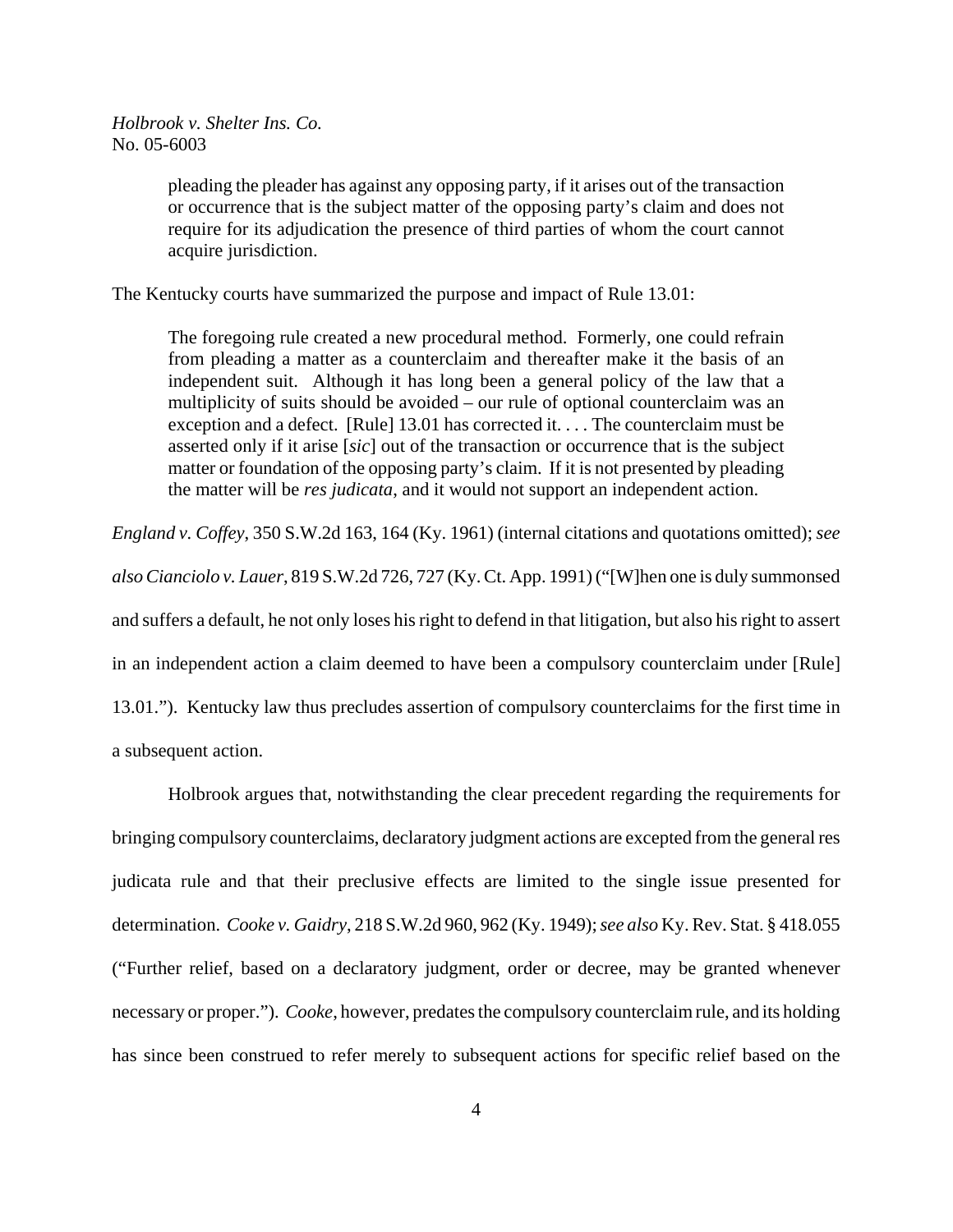judgment. *Harris v. Wallace*, 474 S.W.2d 878, 881 (Ky. 1971) ("The argument that a declaratory judgment is not necessarily conclusive on issues that would be concluded by a judgment in another type of proceeding does not help the appellant . . . , because the rule is that a party to a declaratory judgment proceeding may thereafter secure further relief based on the judgment." (internal quotation marks omitted)). Thus, *Cooke* applies only to a particular type of subsequent action. Further, Holbrook has identified no precedent whatsoever indicating that declaratory judgment actions are immune from the normal rule on compulsory counterclaims. There is no reason why such actions would be excluded from the rules of civil procedure or from the compulsory counterclaim rule, as the policy rationale for compulsory counterclaims – to eliminate wasteful, repetitive actions – applies with equal force in declaratory judgment actions and in actions seeking other relief. *Williams v. Carter Bros.*, 390 S.W.2d 873, 875 (Ky. 1965) ("The real purpose of Rule 13.01 is to require that all issues be resolved between the parties in one trial and to avoid the multiplicity of trials.").

To the extent that Holbrook argues that the bad faith and statutory claims at issue here are merely actions for further relief "based on the [declaratory] judgment," her argument similarly fails. *Harris*, 474 S.W.2d at 881 (quotation marks omitted). All of the bad faith and statutory claims require Holbrook to develop a legal case that incorporates the prior declaration of coverage but also requires additional proof. For example, to prevail on her bad faith claim, Holbrook must show not only that she was covered by Shelter but also that Shelter lacked a reasonable basis for denying coverage. *See Wittmer v. Jones*, 864 S.W.2d 885, 890 (Ky. 1993). Subsequent actions for further relief based on the judgment, by contrast, require no additional liability determinations. Instead, the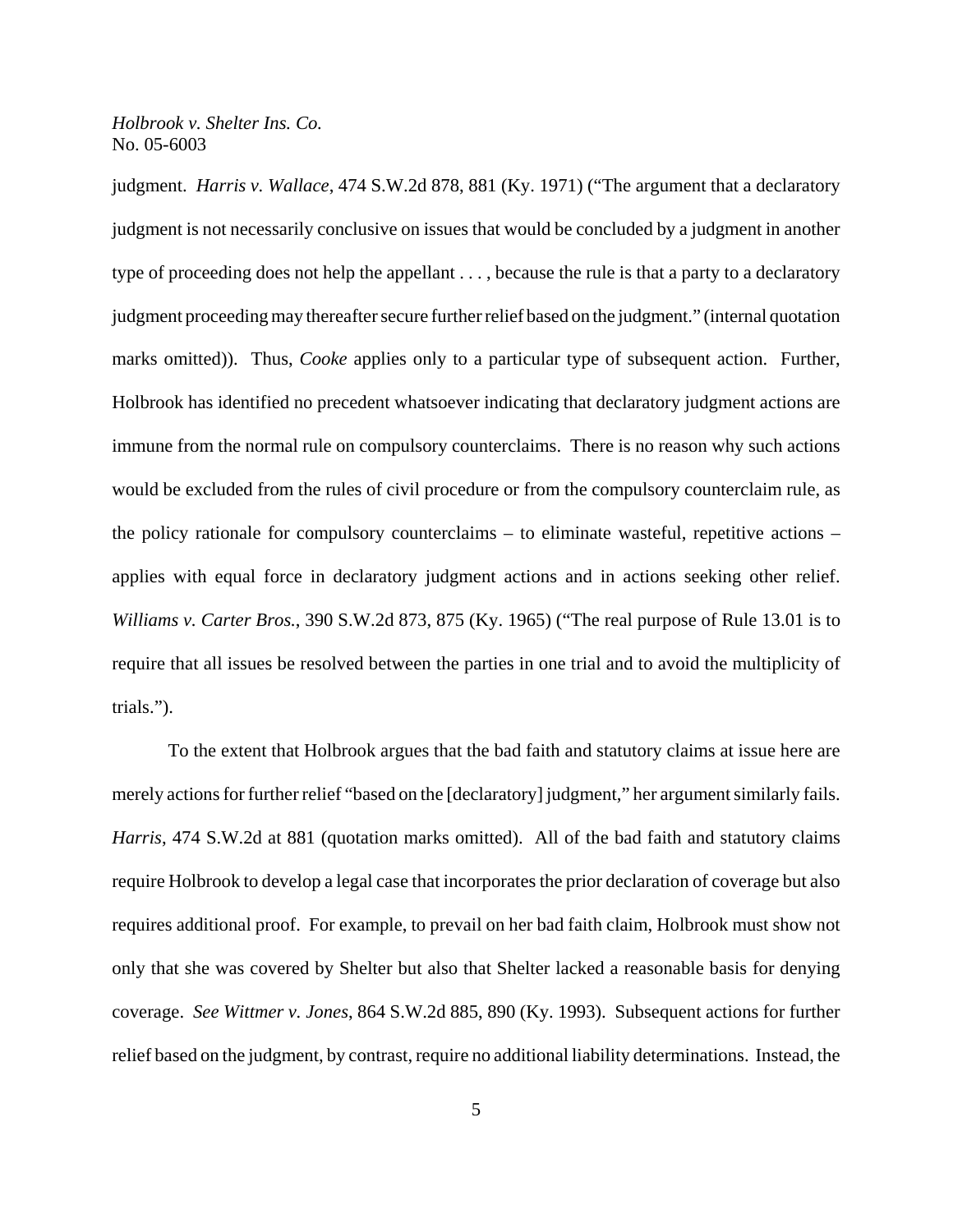statute permitting further relief based on the declaratory judgment, Ky. Rev. Stat. § 418.055, envisions claims for damages or equitable relief made solely in reliance on the declaration. *See Oakley v. Bridges*, 429 S.W.2d 31, 32 (Ky. 1968) (denying "further relief" where relief sought was not directly based on the former judgment). The claims asserted in this case are not based on the prior declaration and thus cannot be construed as "further relief based on the judgment."

Finally, Holbrook asserts that her claim was unripe at the time of the prior action and therefore could not have been asserted in the prior action. An unaccrued claim cannot be precluded by a prior action: *Watts v. K, S, & H*, 957 S.W.2d 233, 237 (Ky. 1997) ("[T]he defense [of res judicata] cannot be used to cut off a cause of action before it accrues"). According to Holbrook, her claims had not accrued at the time of the prior declaratory action because bad faith claims cannot be asserted until the insurer's obligation to pay is established and because the insurance contract language prevented Holbrook from filing suit until its conditions were met.

The essence of Holbrook's first argument is that the determination of coverage must necessarily have preceded the filing of the bad faith claim.

An insured must prove three elements in order to prevail against an insurance company for alleged refusal in bad faith to pay the insured's claim: (1) the insurer must be obligated to pay the claim under the terms of the policy; (2) the insurer must lack a reasonable basis in law or fact for denying the claim; and (3) it must be shown that the insurer either knew there was no reasonable basis for denying the claim or acted with reckless disregard for whether such a basis existed.

*Wittmer*, 864 S.W.2d at 890 (alteration and citations omitted). Holbrook claims that the determination of the insurer's obligation to pay – the first prong of the bad faith standard – is a prerequisite for filing a bad faith claim. This contention is flawed: the determination of the insurer's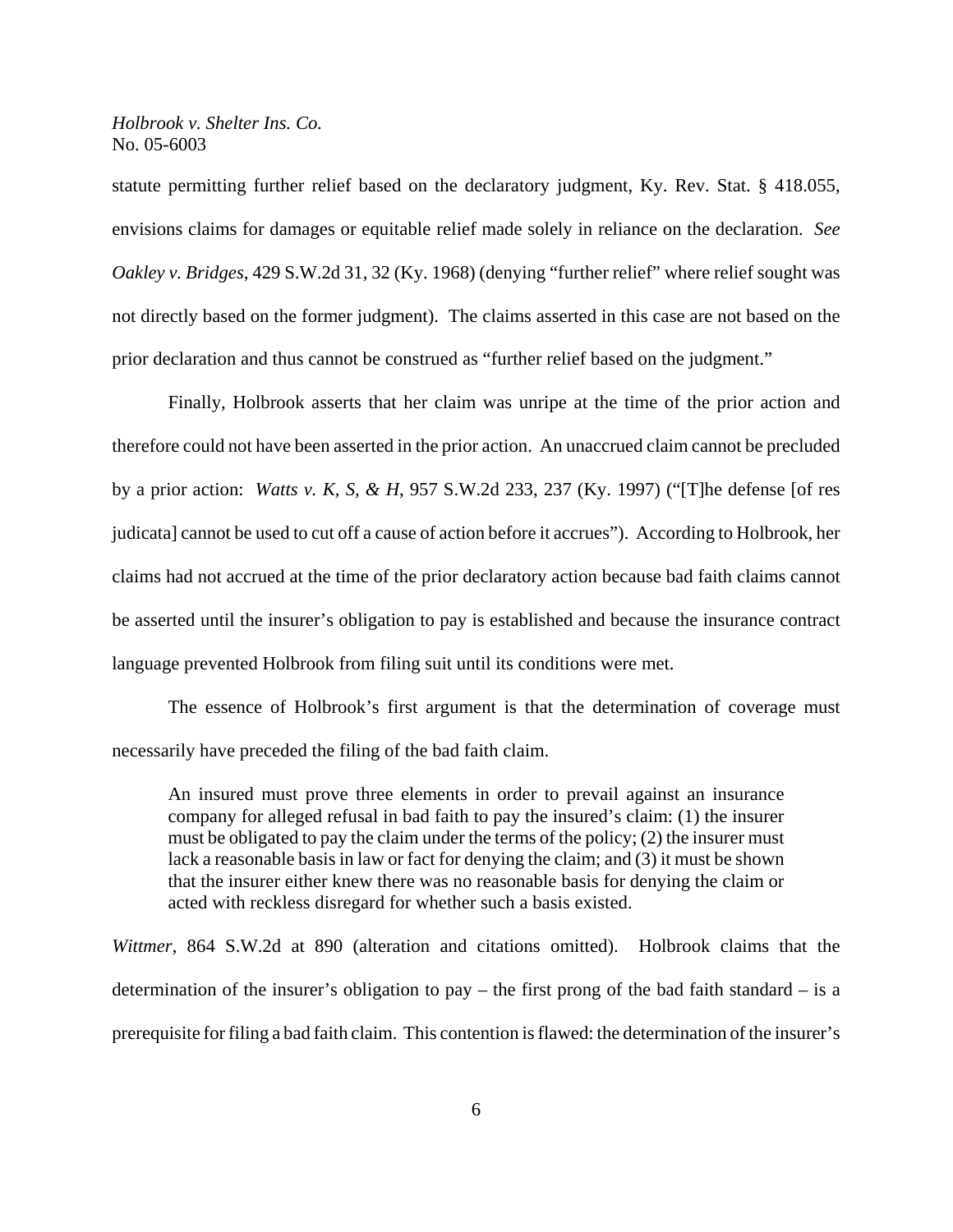obligation is merely one element that the insured must prove in order to prevail on her claim. Holbrook has provided no precedent indicating that a bad faith claim can *only* be filed after the resolution of the insurer's obligation to pay, nor could she do so. To the contrary, such a holding would place an undue procedural burden on both plaintiffs and on the courts because it would *require* successive litigation.

As Shelter concedes, it is a simple matter to hypothesize situations where a bad faith insurance claim might accrue after the determination of coverage. For example, had Shelter failed to provide counsel for or pay the claim against Holbrook after the state court issued its declaratory judgment determining coverage, it is clear that Holbrook could bring a subsequent suit for bad faith. In this case, however, Holbrook asserts damages resulting only from the temporary denial of coverage preceding the state court judgment. As Shelter had already denied coverage when it initiated the state action, Holbrook could have asserted that the denial was wrongful in that prior action. *See, e.g. Northfield Ins. Co. v. First Nat'l Bank & Trust*, No. 2001-CA-002291-MR, 2003 WL 1225673, at  $*2$  (Ky. App. Ct. Oct. 15, 2003) (involving simultaneous claims of bad faith denial of coverage and declaratory judgment regarding coverage under Kentucky law); *Hartford Fin. Servs. Group, Inc. v. Cleveland Pub. Library*, 2006 WL 238215, at \*2 (6th Cir. Jan. 31, 2006) (same); *Century Bus. Servs., Inc. v. Utica Mut. Ins. Co.*, 122 F. App'x 196, 199 (6th Cir. 2005) (same); *see also Manterola v. Farmers Ins. Exchange*, 30 P.3d 639, 648 (Ariz. App. 2001) (noting the "fairly common practice" of litigating coverage and bad faith claims in the same action). Holbrook's claims had therefore accrued and she cannot defend against the operation of res judicata on this ground.

Finally, Holbrook misreads the effect of the language in her insurance policy. The policy